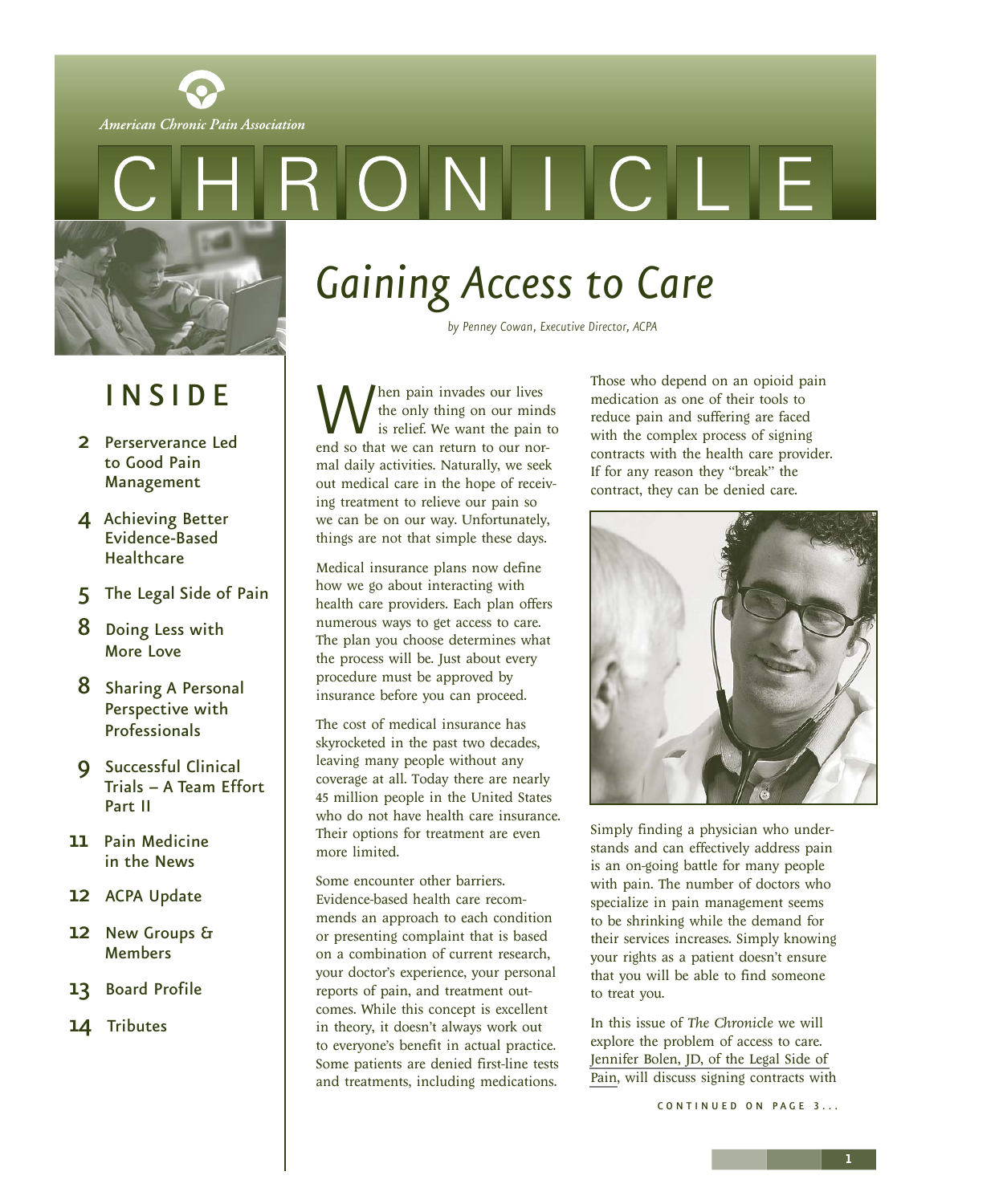# <span id="page-1-0"></span>*Perseverance Led to Good Pain Management*

*by Sally Price*

**D**<br>California, had double obstacle<br>in finding good pain treatmen<br>He lives in an out-of-the-way town in California, had double obstacles in finding good pain treatment. the southern California desert where there is no pain specialist and he's had to surmount barriers with his insurance providers.

Several years ago, he finally found help for his right-sided back and leg pain in the form of epidural injections. Relief was an hour's drive away at the Center for Pain Management at Loma Linda University Medical Center (60 miles east of Los Angeles). But then Dallas's insurance carrier changed.

He had to change doctors and never again found a doctor who would treat him with epidural injections. Six months ago, however, he found the Haider Spine Center in Riverside, California. The center has given him his life back, he said. And the distance he has to drive to get there—a 40 minute trip—is shorter too.

Dallas's journey with chronic pain, which began five years ago following foot surgery and hepatitis C, has been, at the least, very educational. "I have learned a lot from bad experiences," he said. In his prior treatment program, he was very subservient, he said, and "didn't know I could say no." On heavy medications, he was still trying to work at his shipping and receiving job and felt almost too drugged to function.

He also didn't realize how his emotions were affecting him. "I didn't realize the state of depression I was in. I was angry all the time. I wasn't a good candidate for this program," he recalled, admitting that part of the failure was his own responsibility.



He ended up having to give up his job, going from private to state insurance, and being threatened by homelessness. But his wife, Cyndie, who has multiple sclerosis, wouldn't let him give up. He was equally determined to find help.

Today he takes an antidepressant and is determined never to let himself sink into what he calls his "dark days." His advice to people with pain is: "Don't ever give up. Don't allow yourself to get into depression. It's one of the worst things you can do. It's so hard to get out."

It's important, Dallas said, to talk about what's bothering you. "Don't keep this stuff in. Talk about it. Find a support group." Dallas keeps his mind occupied

to stay positive, and walks for exercise. He walks with Cyndie on a path around their mobile home park, on a treadmill, and to his volunteer job in an emergency room.

This volunteer work has helped him to see past his frustration with doctors who wouldn't give him pain medication when he needed it. "There is rampant seeking of pain meds in the emergency room," he said. He actually apologized to one of his doctors, telling him, "I now understand why you feel the way you do."

But he also identifies with people with chronic pain who are frustrated when doctors don't believe in their pain. "I didn't feel believed until the last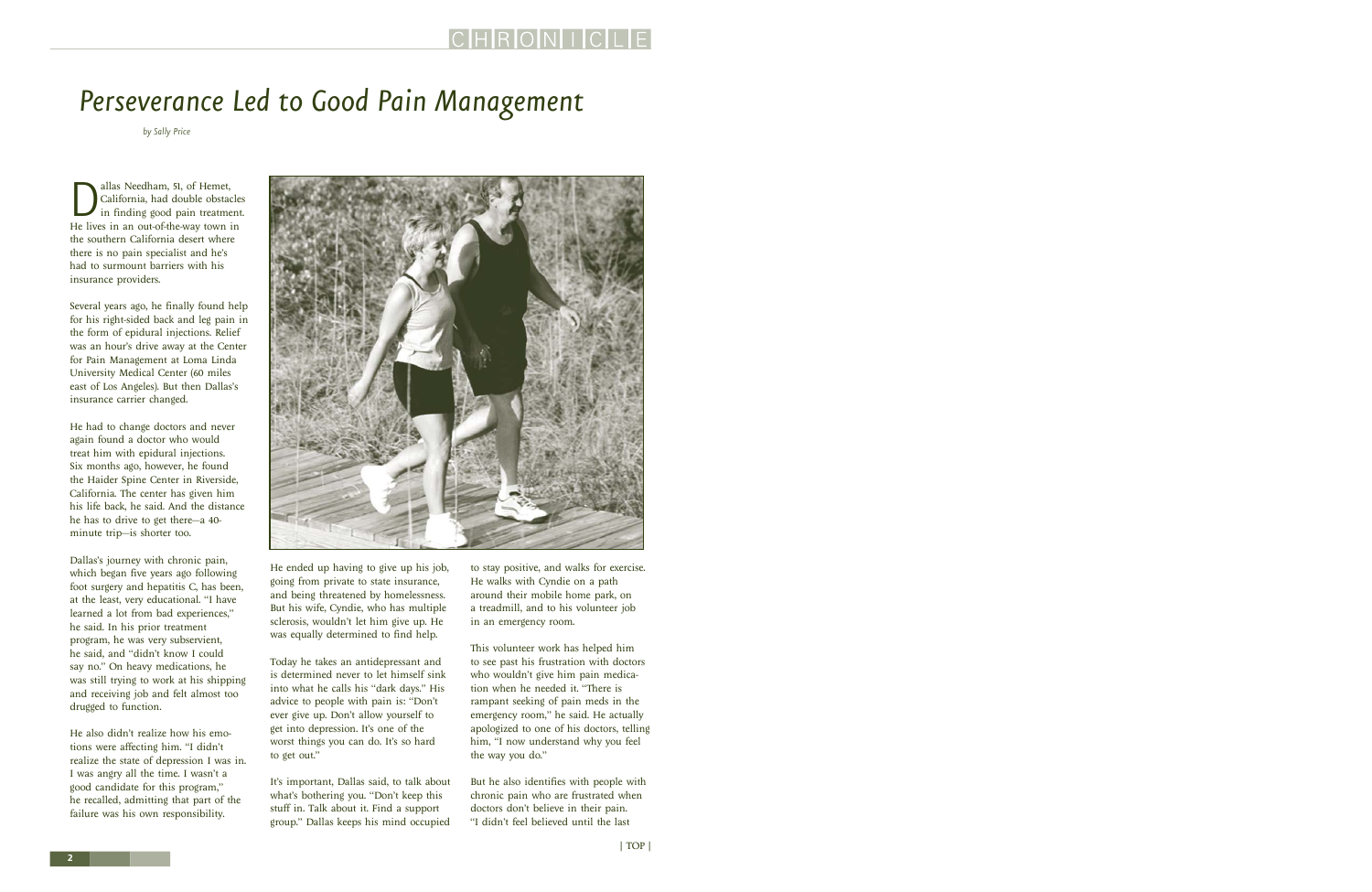<span id="page-2-0"></span>*"Sometimes you've got to push yourself so far that every step hurts. But once I got [proper] pain management, it felt so good I knew I couldn't ever go back to those dark days."*

(and sixth) doctor," he said. "Having someone believe in you makes all the difference in the world."

Dallas said he was greatly relieved to find the pain treatment program at the spine center, which he completed six months ago. He fully committed himself to the program, going four times a week for eight weeks for medication, physical therapy, and a psychological session. He works with a medical team, returning once a month to see the doctor. It takes a whole day each time because of the long drive, but has been worth it.

The emphasis at the spine center has been to lose weight, stay active, and keep mentally fit, a formula Dallas said he has stuck with. Taking long-acting opioids and attending psychology sessions enhanced the combination of interventions and has brought good results. "I feel better mentally than I have in four to five years," he said.

When Dallas learned that his psychologist uses ACPA materials in working with people with chronic pain, he tried to find an ACPA support group. The closest one was a 90-minute drive. So he started his own ACPA support group, called more than 30 locations to find an affordable meeting place, and recently held his first meeting. Persevering paid off, too, in finding pain treatment. Now, his health care flows along well, with his HMO providing a caseworker that he refers to as a "godsend."

"She calls me every 10 days to ask how things are going," Dallas said. "I could have had this all along. All you have to do is ask. But first you have to know the right questions."

He is quick to advise people in pain to assume the next doctor knows nothing. Always go completely prepared with everything, including medical records and X-rays, he said.

And don't be put off if your doctor wants you to sign a pain contract, he said. In his experience, contracts usually require that patients not go anywhere else for pain medications, not take medications other than what they've been prescribed, and go to only one pharmacy.

Also, he said, "Don't let doctors make you feel guilty. Stand up. You do have rights." Keep persisting to find good pain treatment, no matter how far you have to go or what you have to go through.

"Sometimes you've got to push yourself so far that every step hurts. But once I got [proper] pain management, it felt so good I knew I couldn't ever go back to those dark days."

**For more information on opiod treatment agreements, which are sometimes called pain contracts, see page 5.**

[| TOP |](#page-0-1)

### *Access*  CONTINUED FROM PAGE 1...

health care providers. We will review our participation in the the [National](http://www.evidencebasedhealthcare.org/index.cfm) [Working Group on Evidence-Based](http://www.evidencebasedhealthcare.org/index.cfm) [Health Care \(EBH\)](http://www.evidencebasedhealthcare.org/index.cfm) and what EBH means for your care. And we will hear first hand from ACPA members how they work through the challenge of gaining access to care.

Access to care is a growing problem. If your need goes beyond these issues we encourage you to write to ACPA with your questions and concerns. We will do our best to seek out answers and provide resources to help you find appropriate health care.

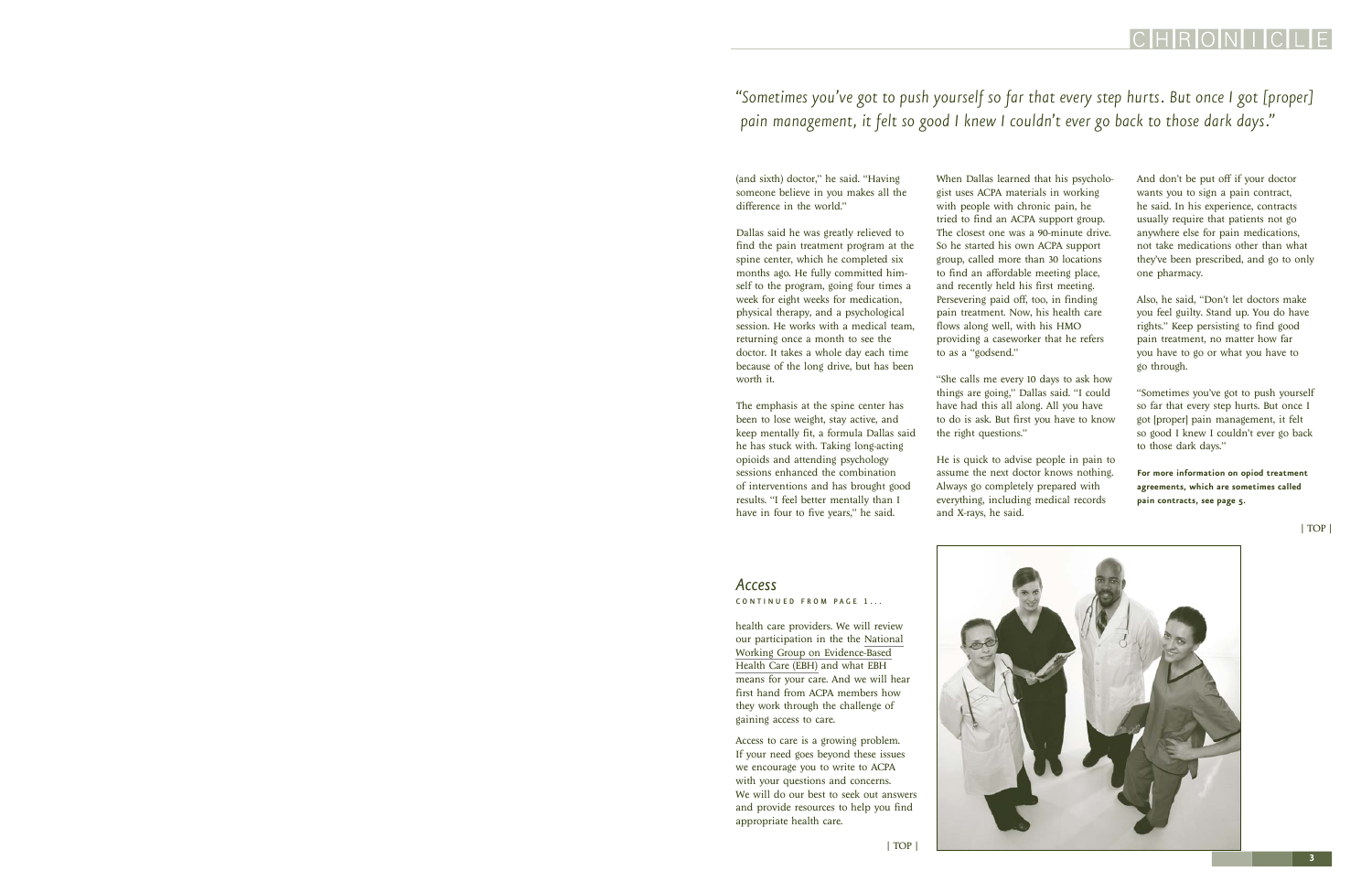# <span id="page-3-0"></span>*Achieving Better Evidence-Based Healthcare*

vidence-Based Health Care (EB<br>
is a concept that states that a<br>
patient's treatment should be<br>
based on a balance of scientific evividence-Based Health Care (EBH) is a concept that states that a patient's treatment should be dence, practitioner judgment, patient experience, and patient preferences.

Penney Cowan, executive director of the ACPA, represents the ACPA as a member of the National Working Group on Evidence-Based Health Care. The group works to protect patients and ensure balanced evidence-based health care policy through education, and to improve the quality of health care in the United States.

"As a concept, it is excellent, wonderful," Penney says. "Health care should be based on research. But in practice it doesn't always work out to everyone's benefit. We are working to change that."

The National Working Group was convened in January 2006 by Mental Health America and now has 33 health

care consumers, professionals, and advocates as members. They believe that health care should be based on solid science and be delivered by health care services that meet basic quality standards.

In a recently published brochure, the National Working Group states that "We must move to improve care with evidence-based medicine without viewing it solely as a way to cut costs. Improving quality care and making the best use of health care resources are not contradictory goals."

To learn more, go to <www.evidencebasedhealthcare.org> and download the Working Group Brochure, featured on the home page.

The National Working Group also reported that in April, Senator Max Baucus (D-MT), Chairman of the Senate Finance Committee, released legislative specifications to amend the "Medicare Prescription Drug Price Negotiation

Act of 2007." It would strike the "non-interference" provision, which prohibits the Secretary of Health and Human Services (HSS) from interfering in negotiations between drug manufacturers, pharmacies, and prescription drug plan (PDP) sponsors.

Baucus mandates that the HSS develop clinical effectiveness studies of Part D drugs and acquire comparative effectiveness evidence to inform payer decisions about coverage of care.

Information on the Medicare Prescription Drug can be found at: [http://www.medicare.gov/pdp-basic](http://www.medicare.gov/pdp-basicinformation. asp)[information.asp](http://www.medicare.gov/pdp-basicinformation. asp)

The summary of Chairman's Mark Amendment to Medicare Fair Prescription Drug Price Act of 2007 can be found at: [http://www.senate.gov/~budget/](http://www.senate.gov/~budget/ democratic/chairmansmark/ chairmansmark032002.pdf) [democratic/chairmansmark/](http://www.senate.gov/~budget/ democratic/chairmansmark/ chairmansmark032002.pdf) [chairmansmark032002.pdf.](http://www.senate.gov/~budget/ democratic/chairmansmark/ chairmansmark032002.pdf) It is a 63-page document. [| TOP |](#page-0-1)

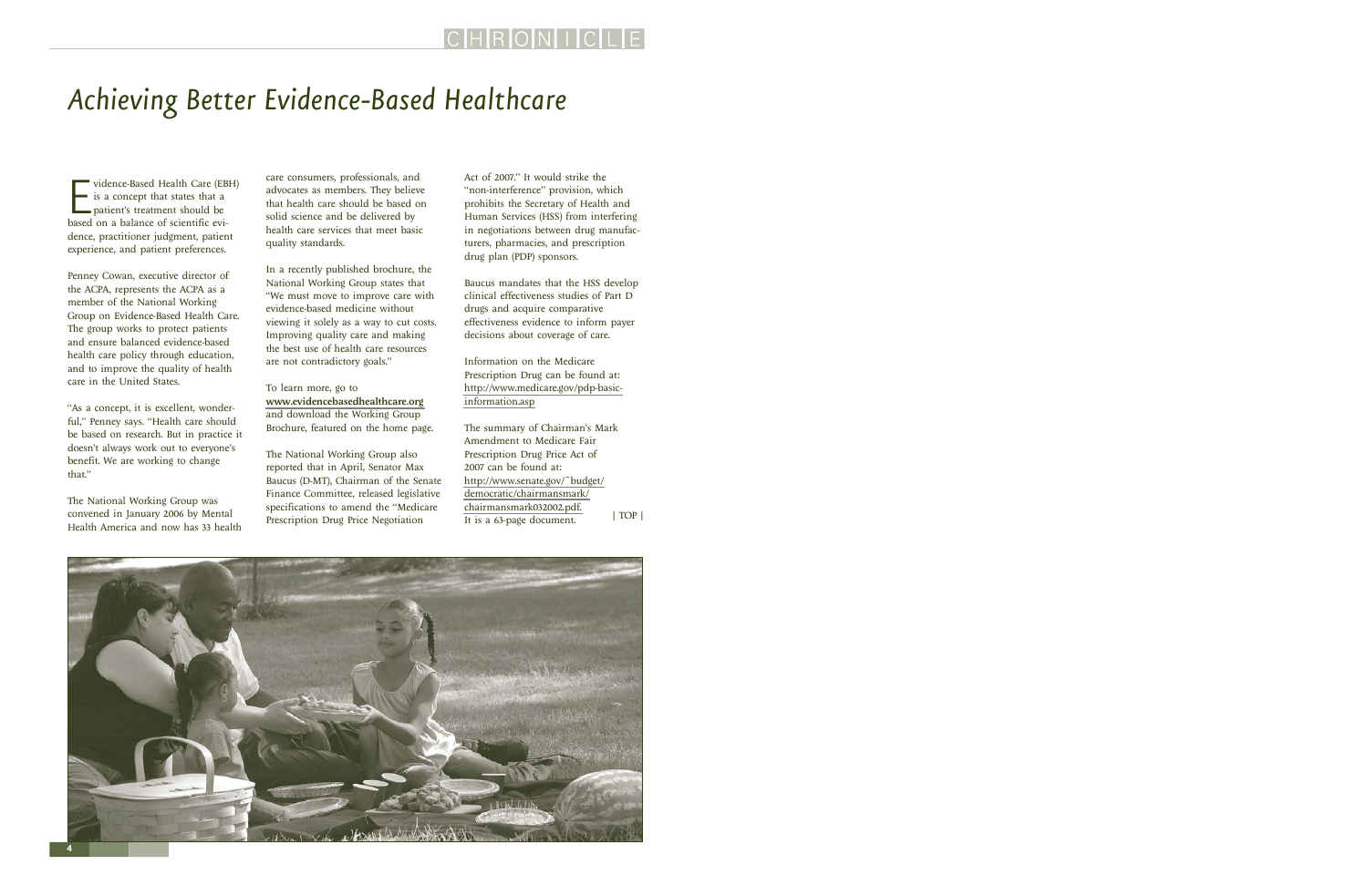# <span id="page-4-0"></span>*The Legal Side of Pain® The Legal Side of Pain®*

*What rights do people have for pain relief and what should they know about Opioid Treatment Agreements and "one strike" policies?*

*by Jennifer Bolen, JD*

As a person challenged by pain, I understand why<br>people want to know their rights when it comes<br>to pain treatment. I also think it is important for<br>people to take responsibility for their pain management people want to know their rights when it comes to pain treatment. I also think it is important for people to take responsibility for their pain management in a proactive manner. If you manage your pain, you should take steps to:

- ❉ Learn your rights and responsibilities
- ❉ Discuss them with your doctor
- ❉ Follow the plan you and your doctor agree on
- ❉ Bring problems to your doctor's attention immediately

I suggest that each patient interested in his/her responsibilities and rights take the time to make a notebook containing:

- ❉ Federal materials on pain and a list of key resources
- ❉ State materials on pain and key resources
- ❉ Pain-related materials from professional medical organizations and patient advocate groups
- ❉ Physician contact information, a personal medication list, and key medical records

### *Rights and Responsibilities*

People have rights and responsibilities when it comes to pain management. These rights and responsibilities come from three main groups of resources: advocate groups and supporting professional medical organizations (Group One); federal agencies and legal entities (Group Two); and state agencies and legal entities (Group Three).



*Sources for Patient Rights & Responsibilities* 

As you review the materials you collect in your notebook, it is important to consider which group is making the "rights and responsibilities" statements. Group One can make statements about patient rights and responsibilities, but cannot make laws. Groups Two and Three can make laws, but do not necessarily do so with the statements of Group One in mind. In this article, I will discuss statements made by Groups Two and Three, reviewing—from a legal perspective a patient's basic rights and responsibilities.

### *Federal Government View of Patient Rights*

By law, the federal government cannot tell doctors how to practice medicine. The federal government can, however, tell doctors what makes a prescription for a controlled substance valid or legal.

Federal law says that a prescription for a controlled substance is valid if it is issued for a legitimate medical purpose in the usual course of professional practice.<sup>1</sup> In September 2006, the U.S. Drug Enforcement Administration issued "*[Final](http://a257.g.akamaitech.net/7/257/2422/01jan20061800/edocket.access.gpo.gov/2006/E6-14517.htm) [Policy Statement on Dispensing Controlled Substances for the](http://a257.g.akamaitech.net/7/257/2422/01jan20061800/edocket.access.gpo.gov/2006/E6-14517.htm) [Treatment of Pain.](http://a257.g.akamaitech.net/7/257/2422/01jan20061800/edocket.access.gpo.gov/2006/E6-14517.htm)*"2 This document gives doctors the responsibility to minimize the potential for abuse and diversion of controlled substances by monitoring or supervising patients according to the facts of each patient's medical case.

What does this mean to you in terms of your rights and responsibilities?

It means the federal government wants to see proof from doctors who prescribe controlled substances that you: ❉ Have a real medical problem for which controlled

- substances are an appropriate treatment
- ❉ Have a valid physician-patient relationship
- ❉ Are acting responsibly with the medications you receive and following treatment recommendations, drug and non-drug.

More of the important statements issued by Group Two over the last seven years are available on my website, <www.legalsideofpain.com>.

### *How State Agencies View Patient Rights*

State agencies include medical and pharmacy licensing boards, workers' compensation programs, and state law enforcement groups. States are responsible for setting laws to protect their citizens. States have to follow federal law but can make state law stricter than federal law when it Related to Pain Management **Comes to controlled substances.** CONTINUED ON PAGE 6...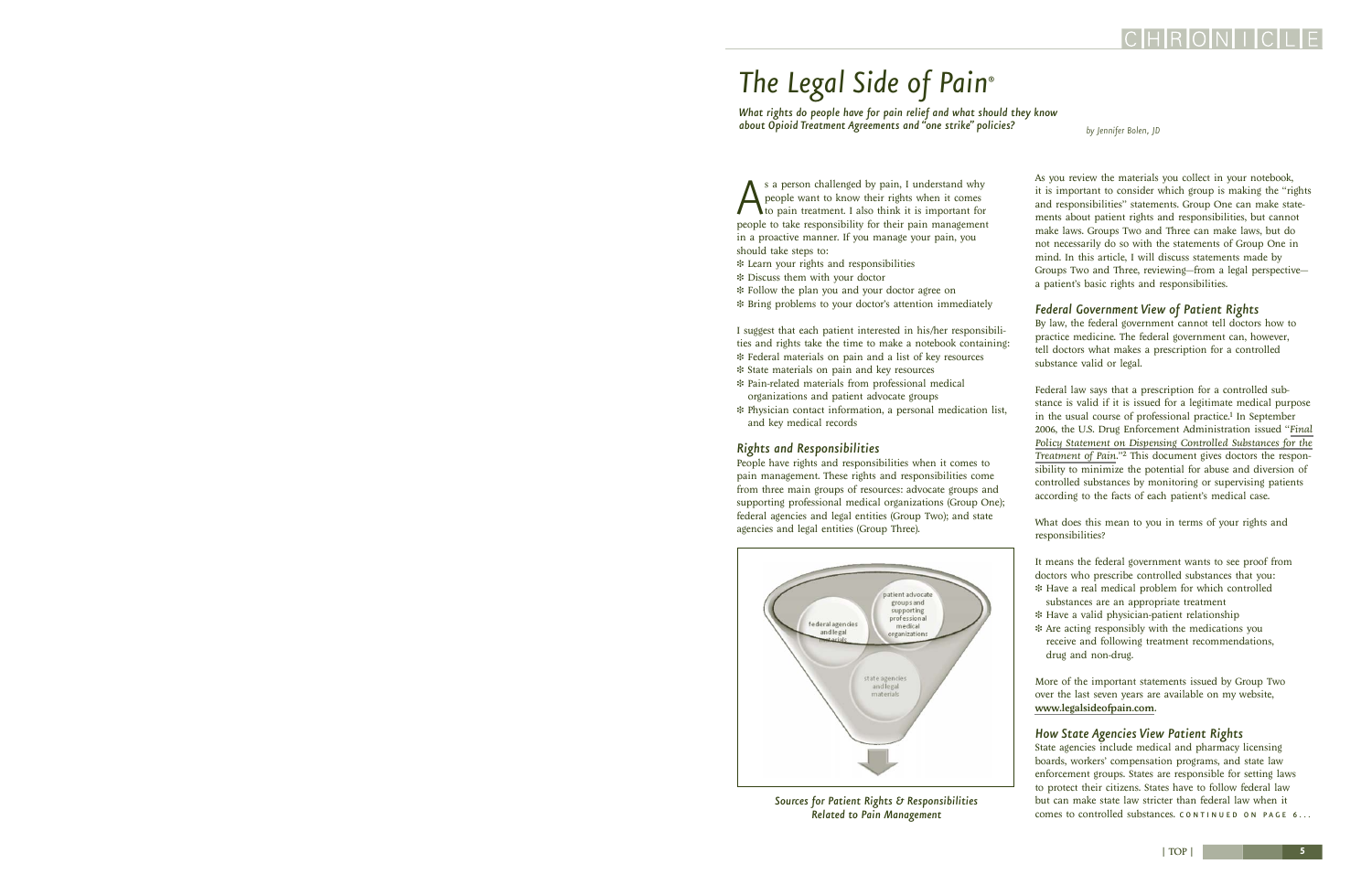# <span id="page-5-0"></span>*The Legal Side of Pain®*

#### CONTINUED FROM PAGE 5...

A drug that is not considered "scheduled" by the Federal government may be reviewed by a state. The state may decide there is a reason to schedule the drug within the boundaries of the state. So state lawmakers go to the state legislature and pass a law saying the drug is to be scheduled. This same rationale allows a state to pass an *Intractable Pain Treatment Act* or a *Patient Bill of Rights*, as California and a few other states have done.

Overall, statements made by Group Three tend to be more specific and contain a balance of rights and responsibilities related to pain management and controlled substances to treat pain. And, it is important to remember that many of the Group Three statements are specifically directed at doctors, and thus contain implied patient rights and responsibilities. It is rather easy to use Group Three materials to make arguments on behalf of patients.

### *Sample [Patient Bill of Rights](http://www.paincare.org/pain_management/advocacy/ca_bill.html)*

Key statements made in California's "*Pain Patient's Bill of Rights*"3, are explained below in terms of patient and physician rights.

### *Statements*

- ❉ Inadequate treatment of acute and chronic pain originating from cancer or non-cancer medical conditions is a significant health problem.
- ❉ For some patients, pain management is the single most important treatment a physician can provide.

#### *Patient & Physician Right*

Patients suffering from severe chronic intractable pain should have access to proper pain treatment.

### *Patient & Physician Rights with Conditions*

- ❉ Patients suffering from severe chronic intractable pain may require referral to a specialist and may require a treatment team from different medical disciplines.
- ❉ Opiates can be an accepted treatment for patients in severe chronic intractable pain, if the patient has not obtained relief from any other means of treatment.

#### *Patient Rights*

❉ A patient suffering from severe chronic intractable pain has the option to request or reject the use of any or all modalities (treatments) to relieve his/her severe chronic intractable pain.

- ❉ A patient who suffers from severe chronic intractable pain has the option to choose opiate medication for treatment of severe chronic as long as the prescribing is in conformance with the California Intractable Pain Treatment Act and other prescribing codes in the state.
- ❉ A patient may voluntarily request that his or her physician provide an identifying notice of the prescription for purposes of emergency treatment or law enforcement identification.

### *Physician Right*

A physician treating a patient who suffers from severe chronic intractable pain may prescribe a dosage deemed medically necessary to relieve severe chronic intractable pain as long as the prescribing is in conformance with the California Intractable Pain Treatment Act.

### *Physician Right with a Corresponding Responsibility to the Patient and Thus a Patient Right:*

The physician may refuse to prescribe opiate medication for a patient who requests the treatment for severe chronic intractable pain. *However, that physician shall inform the patient that there are physicians who specialize in the treatment of severe chronic intractable pain with methods that include the use of opiates.*

### *"There is no doubt that a person has a right to quality pain management."*

Some states have documents that focus on patient responsibilities related to the proper handling and safe use of controlled substances, which must be part of your understanding of your state's position. Likewise, the whole matter of patient rights and responsibilities is a little more complicated than indicated by this article. However, there is no doubt that a person has a right to pain management and that both patients and physicians have responsibilities relating to the proper and safe use of controlled substances to treat pain.

### *Opioid Treatment Agreements*

Do physicians have to use treatment agreements or narcotic contracts in pain management? Is the "one strike and you're out" policy regarding opioid treatment agreements justified and legal?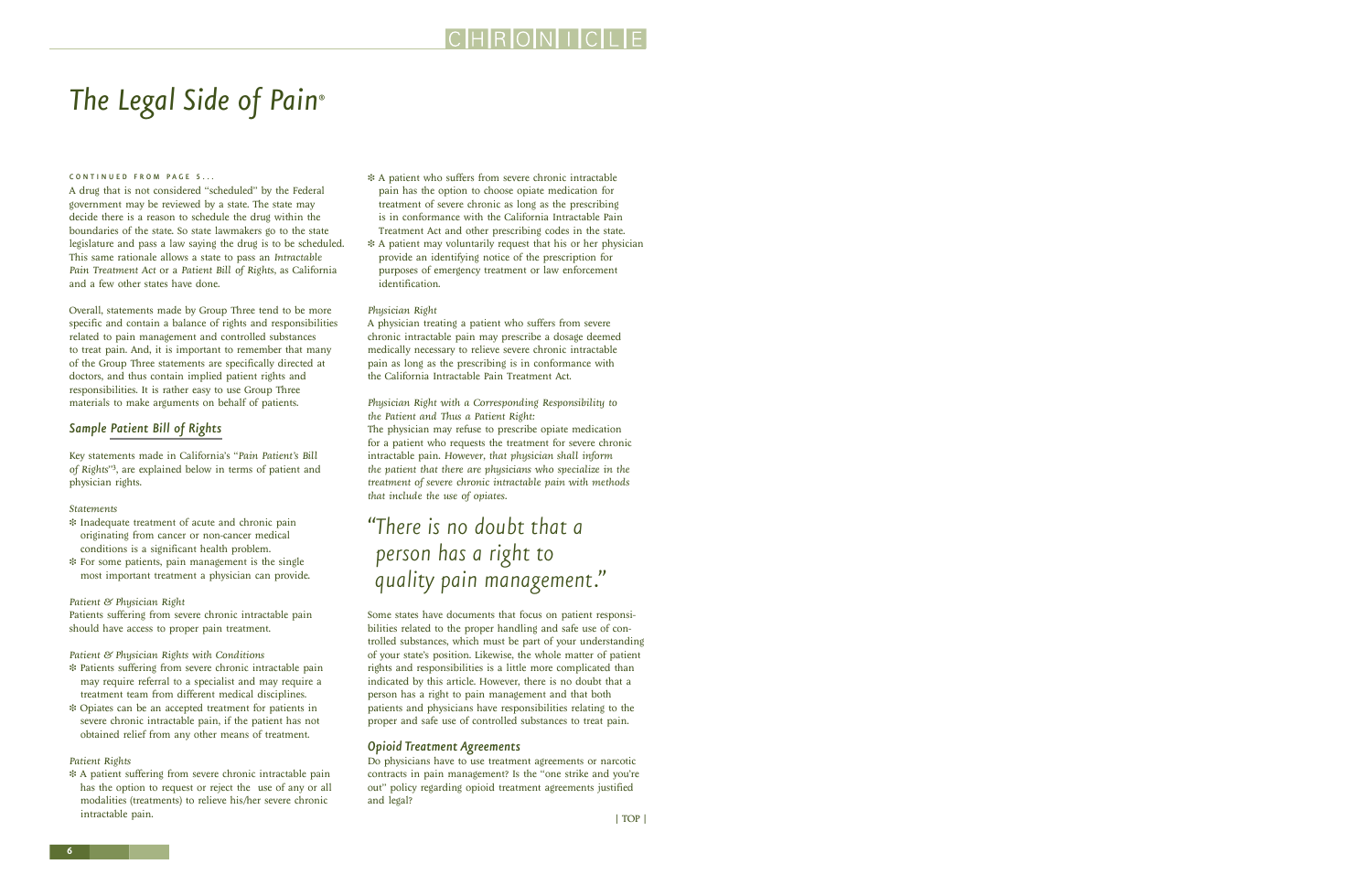One of the key elements of many state prescribing rules or guidelines is the use of an "Agreement for Treatment," which many doctors have chosen to rename "Narcotic Contract." These documents set boundaries between you and your doctor, such as requiring one doctor for controlled substances, using only one pharmacy, having your medication counted on a regular basis, and appearing for urine drug testing.

Most states *do not* require doctors to use these documents with all patients. Rather, most states say they should be used with *high risk patients* (those who have a history of substance abuse or an active abuse problem). However, it is not illegal for a doctor to choose to use such agreements with all patients.

Some doctors make the decision to use a "Dear Patient" letter for most patients and reserve the agreement for the high risk patients. You should discuss this with your doctor and try to understand what is expected of you.

Further, a doctor who uses a treatment agreement does not necessarily think you abuse drugs. If a doctor is using the document properly, it is merely to set forth expectations and consequences for failing to meet them.

Finally, you should not just sign one of these documents automatically. Instead, take time to read what it says, and ask questions if you do not understand a particular term. This is your health care and you have a right to actively participate in all aspects of it. You can find out more about these agreements on my website.

### *One Strike Policies*

Problems can arise when you sign a Treatment Agreement and the unexpected happens—like car trouble, a delayed flight, or a sick child. These can stop you from following the agreement requirements like making an appointment on time, getting to the pharmacy within a two or three hour period to show your medication for counting, or to the doctor's office to give a urine sample.

Your doctor has a right to expect you to communicate with his/her office if you face these challenges, and you have a right to explain what happened. After that, the water gets cloudy and it is hard to say for sure whether discharge or dismissal from the doctor's practice is warranted because you could not comply with the demands of the Treatment Agreement.

To avoid communication problems, call your doctor immediately if you have a problem making an appointment, medication count, or urine drug test. Be truthful and follow up with a written note recounting your conversation and the problem you faced. The doctor has to make this part of the patient record.

### **Be Responsible and Act Wisely**

- ❉ Be active in your pain management.
- ❉ Be truthful with your doctor.
- ❉ You have as much of a right to document your medical chart your doctor does, so do your part and keep the record straight.
- $\ddot{\textbf{*}}$  Be polite to your doctor and his/her staff, even if they seem sharp or unkind to you.
- ❉ Be responsible for appointments and call ahead if you have to miss one that was scheduled or requested because of a Treatment Agreement.
- ❉ Be responsible with your medications.
- ❉ Participate in all other treatments that have been recommended and that you have consented to.
- ❉ Keep learning more about your rights and responsibilities.
- ❉ Do your part and you will help the many people who are trying to make pain management better.

Do not wait until your next appointment or even the next day to try to explain, and be sure to document what happened. Doctors need to remember that life does interfere with the ability to keep appointments—it happens to them occasionally as well. While I cannot promise that my recommendations will make it any easier for you to deal with your doctor, they might help you find some common ground.

Some pain psychologists are studying the issue of whether "one strike" policies are appropriate and you can expect more literature on this issue in the future.

Many state medical licensing boards have regulations, rules, guidelines, or policy statements that make it unethical for a physician to "abandon" a patient. Look for it on their website or have it mailed to you. Remember however, whether a one-strike-and-you're-out policy constitutes abandonment depends wholly on the facts of the individual patient's case.

1 21 Code of Federal Regulations Section 1306.04 (Purpose of Issue of a Prescription)

2 FR Doc E6-14517 [[Federal Register: September 6, 2006 \(Volume 71, Number 172\),](http://a257.g.akamaitech.net/7/257/2422/01jan20061800/edocket.access.gpo.gov/2006/E6-14517.htm) [page 52715-52723\]](http://a257.g.akamaitech.net/7/257/2422/01jan20061800/edocket.access.gpo.gov/2006/E6-14517.htm) Department of Justice, Drug Enforcement Administration, 21 CFR Part 1306, Dispensing Controlled Substances for the Treatment of Pain; Notice Issuance of Multiple Prescriptions for Schedule II Controlled Substances; Proposed Rule

3 California Pain Patients Bill of Rights: California Senate Bill No 402, Passed the Senate September 5, 1997, Passed the Assembly September 2, 1997 (can be viewed at [http://www.paincare.org/pain\\_management/advocacy/ca\\_bill.html](http://www.paincare.org/pain_management/advocacy/ca_bill.html))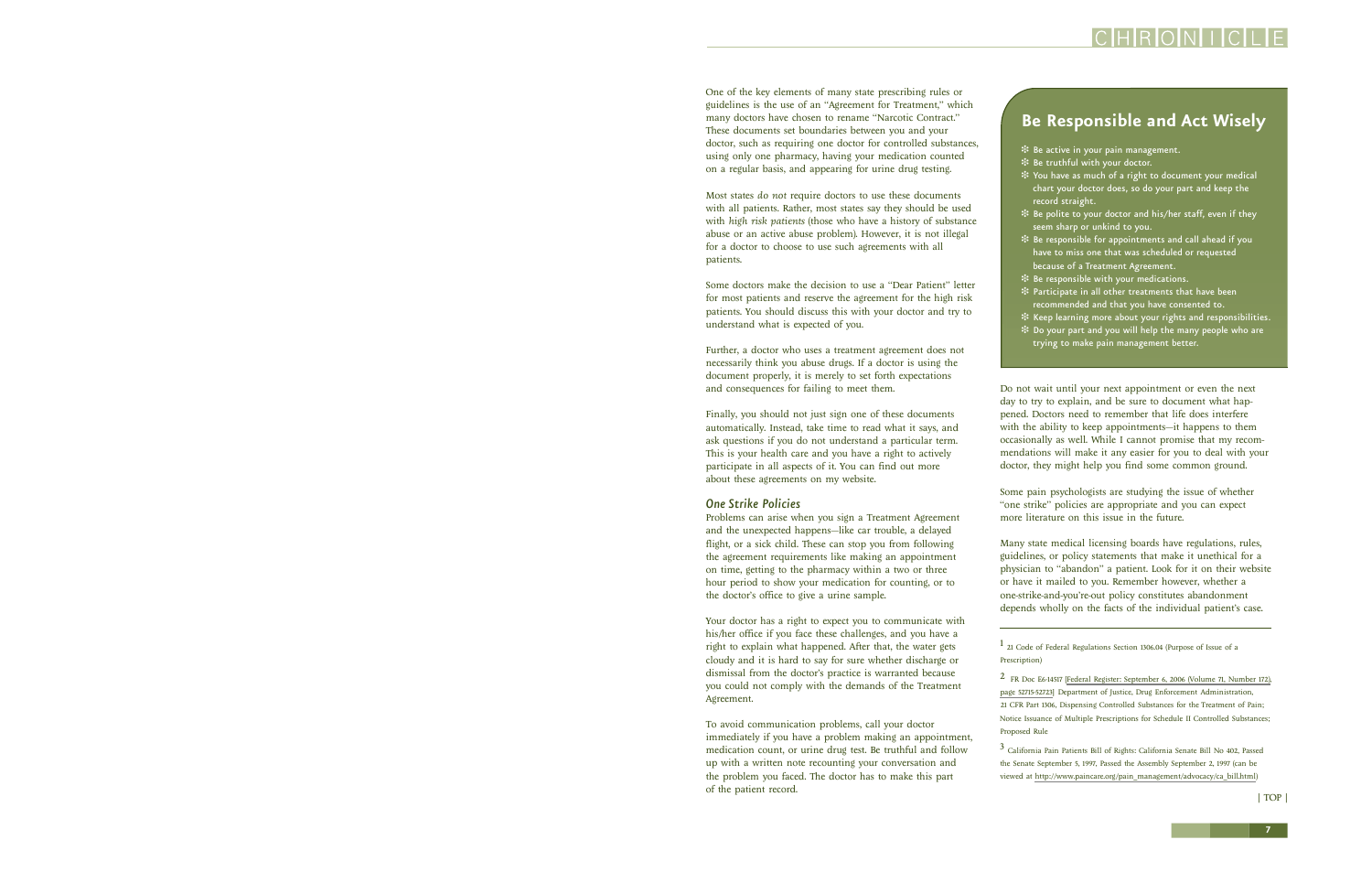**8**

 $^{\circ\circ}$ 

# <span id="page-7-0"></span>*Doing Less with More Love*

*by Patricia Nielsen, Blair, Nebraska Supportive people helped me gain access to pain management skills*

recently ran across a quote from<br>Mother Teresa that summarizes<br>what living with pain has taugh<br>me: "It is not what we do but how recently ran across a quote from Mother Teresa that summarizes what living with pain has taught much love we put into it."

This is very comforting to me because I still have times when I feel guilty for not doing more. But overall, living with pain has indeed changed me.

Before my back injury, my life consisted of setting goals and stacking up accomplishments. Family and friends were secondary to my career and I judged the success of each day by the number of tasks that were crossed off my to-do list. Physically, I had a constant battle with my weight and I depended on a healthy body to work off the extra calories I consumed. Emotionally, my worth depended on my service to others. Spiritually, I depended only on myself.

In 1988, everything changed after two back injuries. I could not work outside

earn to live with it' sounds lik<br>an impossible task to people v<br>pain. But you can provide the<br>with the skills they need to take an earn to live with it' sounds like an impossible task to people with pain. But you can provide them

active role in the recovery process. This can help them to move from the mindset of a patient to that of a person."

This was the message ACPA founder and executive director Penney Cowan brought to the [British Pain Society \(BPS\)](http://www.britishpainsociety.org/) at its annual meeting in Glasgow, Scotland, April 24 to 27, 2007.

Penney was invited to address a plenary session and to conduct a workshop for the BPS, which is the largest multidisciplinary professional organization in the field of pain within the UK. Its membership comprises medical pain specialists, nurses, physiotherapists, scientists, psychologists, occupational therapists, and other healthcare professionals actively engaged in the diagnosis and treatment of pain and in pain research for the benefit of patients. The BPS is a chapter of the *Sharing a Personal Perspective with Professionals*

[International Association for the Study](http://www.iasp-pain.org/)

[of Pain](http://www.iasp-pain.org/).

Response among the 500 attendees at the plenary session was overwhelmingly positive. Many cited the clarity with which Penney communicated the experience of the individual, which they, as practitioners, often have no opportunity to hear. In addition, attendees found the ACPA materials to be powerful tools for helping people in the UK who, like so many here in the U.S., live with ongoing pain.

All along the way, supportive people offered their help. As they say, desperate times call for desperate measures. I reached out in humility as though my life depended on it, which it did. I in turn reached out to others by phone or mail. In my family, I tried to focus on listening more than talking.

My concept of "doing enough" has changed the most, although sometimes I still act as though I am Cinderella with my eye on midnight, trying to add task after task before my body says no.

I still occasionally make the mistake of pushing myself too hard and paying the price, but I am, on the whole, much more ready to do less with more love.

As Mother Teresa said, it is the amount of the love we put into each task that counts, not how many we do. I try to practice this at my part-time job and at home. I trust that, if this motto is good enough for Mother Teresa, it is good enough for me.

[| TOP |](#page-0-1)

the home and needed help inside it. My eating behavior fluctuated between binging and starving. Since I could do little for others, my life had no purpose or meaning.

The ACPA was only eight years old at that time, but I found it immediately. I read the workbook like it was a Bible and couldn't believe that the director could help me over the phone. I opened myself to other forms of help as well by finding 12-step programs that addressed my eating and codependency and spent more time in prayer and meditation.

[| TOP |](#page-0-1)



### HRONIC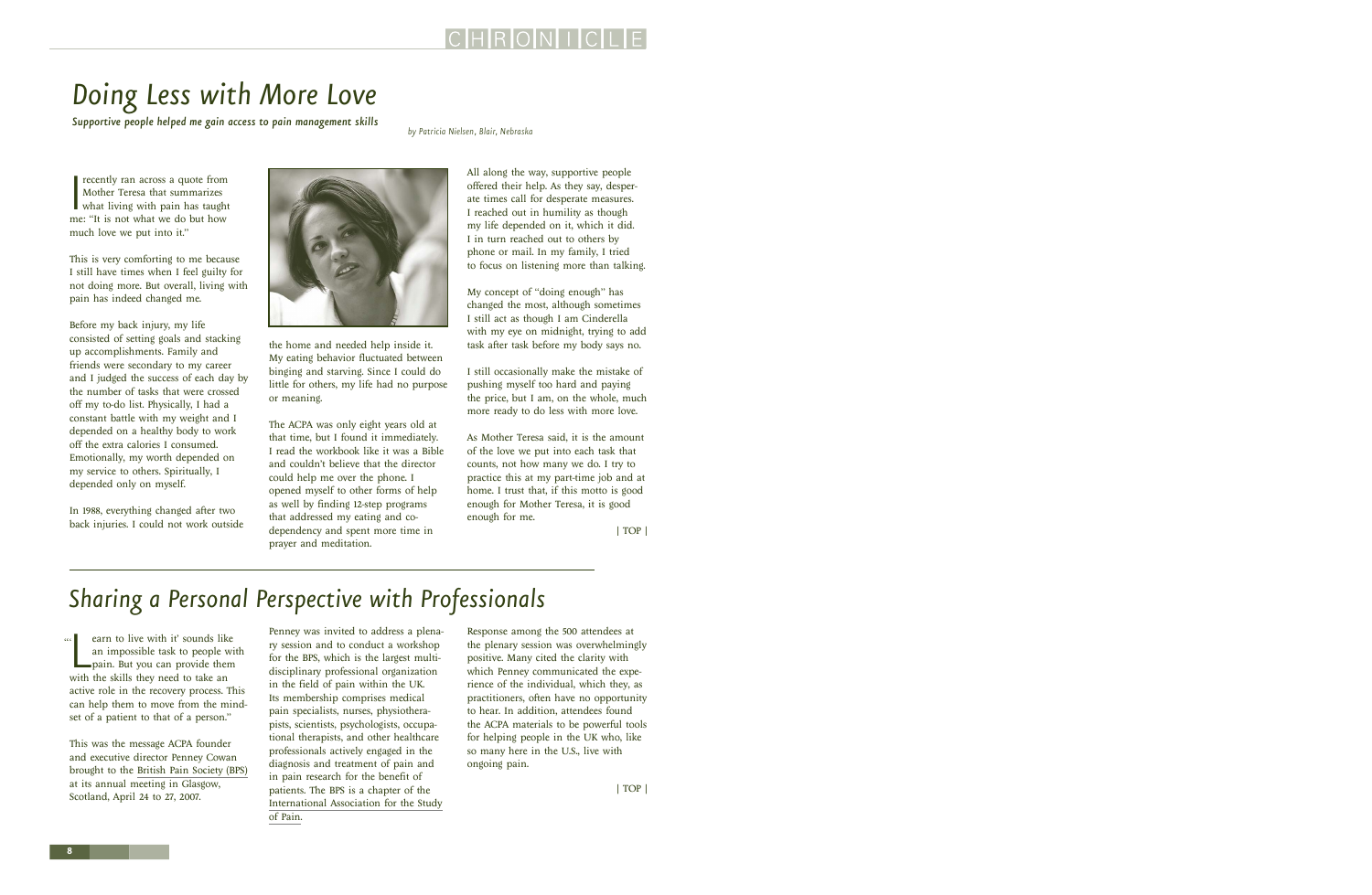# <span id="page-8-0"></span>*Successful Clinical Trials: A Team Effort Part II*

*by Alyse Cooper and Elisabeth Kurkimilis, Medical Affairs, Celgene Corporation; and Donald Manning, Medical Affairs, Celgene Corporation and Department of Anesthesiology and Pain Management, University of Virginia*

In the March 2007 issue of The Chronicle, part one of "Successful Clinical Trials--A Team Effort" discussed the different phases of clinical trial research, focusing on the patient and some of the questions one should ask n the March 2007 issue of *The Chronicle*, part one of "Successful Clinical Trials—A Team Effort" discussed the different phases of clinical trial research, focusing on deciding whether or not to participate in a clinical trial.

In this article, we will focus on the some of the roles and interactions of the trial sponsor, trial site personnel, and person in the clinical trial process, presented in the order in which they occur in conducting a clinical trial. The roles of Institutional Review Boards (IRBs) and regulatory agencies (e.g. FDA) will not be specifically discussed in this article.

### *Responsibilities of Trial Sponsors*

A trial sponsor can be a pharmaceutical/biotechnology company, government agency, or an individual investigator involved in conducting clinical research. This article will focus on the responsibilities of pharmaceutical/biotechnology companies in conducting a clinical trial.

The primary responsibilities of the trial sponsor are to ensure that the rights, welfare, and safety of patients are protected and that they are not knowingly harmed.

### Responsibilities include:

- ❉ Ensuring that an Investigational New Drug (IND) application for the investigational compound and indication (disease) to be studied has been filed with the FDA. The trial protocol and Investigator's Brochure (IB) are included as part of this submission.
- ❉ Selecting qualified, well-trained investigators to conduct the trial. Investigators need to be knowledgeable, not only regarding the disease-state under study, but also with Good Clinical Practice (GCP) requirements. GCP, an international standard for conducting, recording, and reporting clinical trials, is geared toward protecting the rights of human patients involved in clinical trials, and ensuring the



reporting of high-quality clinical trial data (<http://www.fda.gov/oc/gcp/guidance.html#ich>).

- ❉ Making sure that the appropriate documentation has been received from site personnel prior to the start of the trial. Documentation includes investigator-signed FDA Form 1572 (see "Responsibilities of Trial Site Personnel—Investigator" for additional information), signed protocol, approved informed consent form, documentation that the protocol and consent form have been reviewed and approved by an Institutional Review Board (IRB), financial disclosure information, and a signed contract.
- ❉ Registration of the trial in the ClinicalTrials.gov database at <www.ClinicalTrials.gov>. This database provides patients and researchers with up-to-date information regarding industry- and research-sponsored clinical trials.
- ❉ Providing the trial drug, manufactured according to high-level quality standards.
- ❉ Incorporating a Data Monitoring Committee (DMC) into the trial design when appropriate. This committee, which monitors a trial's efficacy and safety data, often has access to unblinded data (actual treatment a person is taking, e.g., active drug versus placebo in the case of a doubleblind trial), which is unavailable to the sponsor until trial completion. They can recommend making changes to the conduct of the trial, including stopping one particular dosage of trial drug. They might terminate the trial early for safety concerns, for overwhelming treatment efficacy, or for a clear inability to show a treatment effect.
- ❉ Ongoing trial monitoring. Monitors confirm that appropriate participants are enrolled and have signed informed consent forms, that trial procedures are being performed according to the protocol, adverse events are being reported to the sponsor in a timely manner, trial drug is being stored in a safe area, data is appropriately recorded in the patients' records and on the case report forms, and the site is performing the trial in accordance with GCP guidelines. In the event a site is performing poorly, the monitor (sponsor) is responsible for ensuring that the site is brought back into compliance. If unable to do so, the sponsor is responsible for stopping the site from continued trial participation.
- ❉ Reviewing the trial data in a timely manner. The sponsor must be sure that investigators are promptly provided with new information regarding significant new adverse events or risks associated with the trial drug, so that this new information can be relayed to patients and IRBs.
- ❉ Producing a final trial report and ensuring the prompt and accurate publication of trial results.

CONTINUED ON PAGE 10...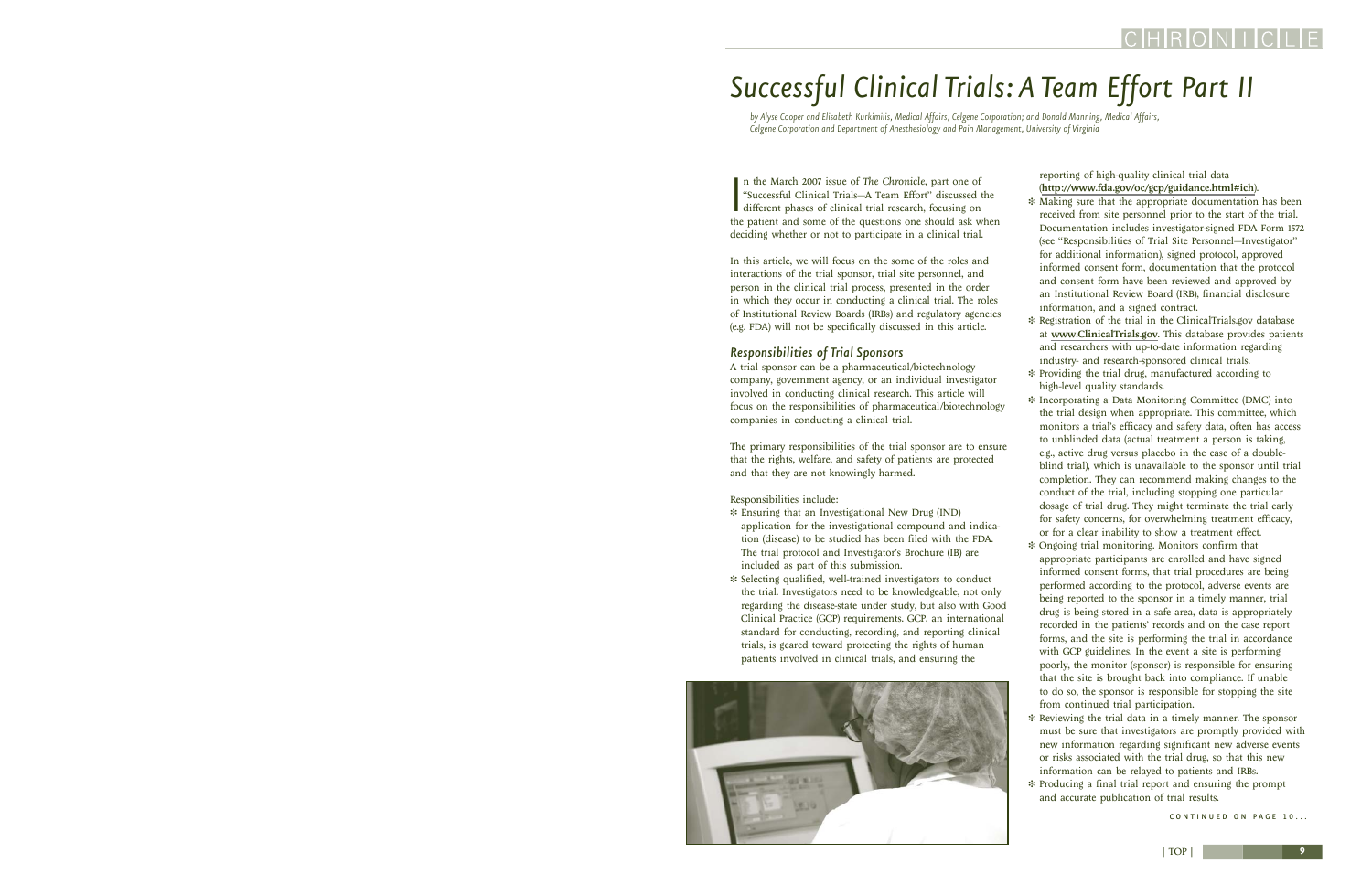### HRONII

# <span id="page-9-0"></span>*Successful Clinical Trials: A Team Effort Part II*

### CONTINUED FROM PAGE 9...

### *Responsibilities of Trial Site Personnel*

The primary responsibilities of trial site personnel are to ensure that the rights, welfare and safety of their participants are protected and to conduct the trial according to regulations and the protocol.

The investigator is responsible for conducting the trial according to the responsibilities specified in the [FDA Form](http://www.fda.gov/cber/ind/ind.htm) 1572. This form, which represents a contract with FDA, must be completed and signed by the investigator prior to the start of the trial. To falsify information on this form or disregard commitments is a criminal offense. The Investigator's commitments include: ensuring the IRB has approved the protocol and informed consent form; ensuring every patient has signed an informed consent form; conducting the trial in accordance with the protocol, FDA regulations, and under the conditions specified by the IRB; making changes in the trial only with the approval of the sponsor and IRB, except where immediate action is required to protect the welfare of the participant; having full knowledge of the trial compound and related scientific information (Investigator Brochure), reporting all adverse events in a timely manner; keeping accurate records, and personally conducting and/or supervising the investigation.

The Investigator must also delegate certain tasks to qualified members of the trial staff. Exceptions include specific tasks where a medical decision is involved (decisions regarding cause, assessment of adverse event causality [related to or not related to trial drug treatment] subject termination, drug dosing, evaluation of abnormal clinical data, etc.)

In addition, the Investigator is responsible for:

- ❉ Timely review of all clinical and laboratory data.
- ❉ Providing the sponsor with current, accurate information regarding his or her qualifications and disclosing any potential financial conflicts of interest.
- ❉ Ensuring the trial staff is trained on the protocol and in conducting clinical trials according to GCP Guidelines.
- ❉ Following HIPAA Guidelines.
- ❉ Making sure appropriate medical records are available for monitor and regulatory review. Meeting with trial monitor as required.
- ❉ Providing adequate medical care to participants for adverse events (including significant laboratory abnormalities) during and following completion of the trial.
- ❉ Ensuring trial records are retained according to FDA guidelines.
- ❉ Signing off on participant data recorded on case report forms.

The Trial Coordinator is responsible for coordinating the trial's day-to-day activities. Depending on the coordinator's qualifications (e.g., LPN, RN versus no medical training), the coordinator may also conduct some of the protocol-required assessments.

The Trial Coordinator's responsibilities include:

- ❉ Fully understanding and conducting the trial in accordance with the protocol.
- ❉ Completing all necessary paperwork for IRB and sponsor submissions. Providing ongoing updates of required information to IRB, FDA and trial sponsor.
- ❉ Coordinating trial-related activities (screening patients for inclusion, scheduling trial visits, lab work, ECGs, etc).
- ❉ Conducting the trial so as to ensure the safety of patients and the integrity of the data.
- ❉ Accurately reporting and tracking adverse events and reporting any serious adverse events to the sponsor.
- ❉ Developing and maintaining patient source documentation, regulatory files, screening logs, etc.
- ❉ Ensuring trial drug is properly stored.
- ❉ Developing and implementing a patient recruitment plan.
- ❉ Corresponding with trial sponsor when necessary.
- ❉ Accurate and timely completion of the case report forms.
- ❉ Ensuring patients are taking the trial drug according to protocol requirements.
- ❉ Performing protocol assessments (physical exam, electrocardiogram, drawing blood for laboratory tests, etc.) if qualified.
- ❉ Maintaining open lines of communication with the investigator. Ensuring all medical decisions are appropriately made.
- ❉ Ensuring all trial records are retained for the appropriate time-period required by regulations and documenting all related correspondence.

### *Trial Participants are Most Important*

The individual volunteering for the trial is perhaps the most important part of the clinical research process. In today's health-care environment, it is important that people take a more active role in making health-care decisions, including a decision to participate in a clinical drug trial. The decision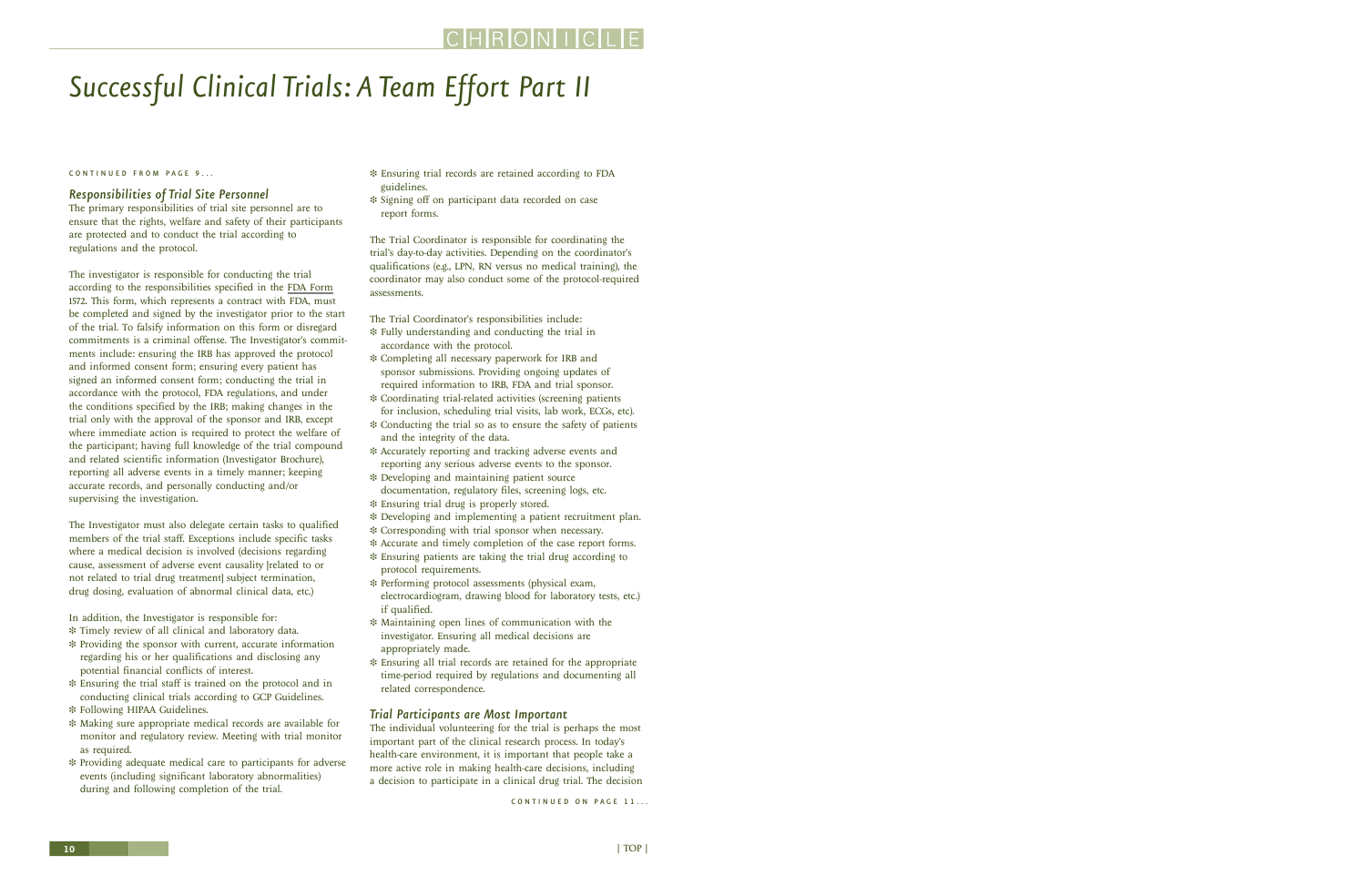# <span id="page-10-0"></span>*Pain Medicine in the News*

### *Exercise Could Help Curb Arthritis*

Arthritis is a leading cause of pain and disability, affecting 21 percent of the U.S. population. A recent study from Australia—where 3.4 million people have arthritis—looked at the connection between physical activity and the incidence of stiff or painful joints in middle-aged and older women.

The results suggest that physical activity, about 75 minutes a week, was associated with decreased odds of developing stiff or painful joints over three years. [These findings](http://arthritis-research.com/content/9/2/R34), recently published in the journal *Arthritis Research & Therapy*, indicate that older women not currently experiencing pain and stiffness should be counseled on ways to be physically active to reduce their risk of developing these conditions.

"If increasing physical activity participation by even small amounts could

delay the onset and development of symptoms of arthritis, there could be considerable cost savings to the healthcare system and to older women themselves, not to mention reductions in pain and suffering," the authors said.

**—***Arthritis Research & Therapy* **2007, 9:R34; study by Kristiann C. Heesch, Yvette D. Miller, and Wendy J. Brown**

### *Researchers Debate Addictions to Pain Killers*

More than 500 researchers, clinicians, and interested consumers attended Pain, Opioids, and Addiction: An Urgent Problem for Doctors and Patients, a conference in March sponsored by the National Institute on Drug Abuse (NIDA), part of the National Institutes of Health (NIH).

"Who is most at risk for addiction to pain killers?" and "How do you balance getting adequate pain relief with the risk of addiction?" were discussed in the context of prescription painkiller abuse and the potential for addiction in patients with chronic pain conditions.

Narcotic pain relievers, such as Vicodin and Oxycontin, have many beneficial effects when used properly, particularly for those with chronic pain. Scientists discussed how a genetic variation alters how some people respond to stress and suggested that these people may be more vulnerable to addiction.

Under development are new types of pain relievers that do not create tolerance or dependence. Other tools, such as real-time functional magnetic resonance imaging, may soon help patients better manage their own pain. For more about the conference and a web cast from the meeting, go to <www.nida.nih.gov>.

### Clinical Trials **continued** FROM PAGE 10...

is an important one and should not be made lightly, for with it comes certain commitments and responsibilities. As a volunteer, you should:

- ❉ Fully understand the trial requirements before agreeing to participate and ask all relevant questions prior to signing the informed consent form.
- ❉ Provide accurate, complete medical information regarding current and past medical conditions, hospitalizations, medications, and other related information. This information is crucial in determining eligibility to participate in a trial. Enrollment of inappropriate participants could have an impact on patient safety as well as final trial results.
- ❉ Comply with all trial procedures, e.g., returning for visits when required, taking your trial medication as prescribed, not drinking alcohol or taking any unacceptable medications, etc.
- ❉ Be honest and provide accurate information to site personnel during the course of the trial. If you take an unacceptable medication, or miss a dose of the trial drug, you should tell the trial coordinator as soon as possible. They can determine if you are at any risk and also how your actions may impact the trial.

❉ Provide complete, accurate contact information not only for yourself, but also for next of kin in the event of an emergency.

As a participant, you should report all adverse events as soon as possible. Always ask questions if you are unsure about something. There is never any harm in asking a question; the harm may come in not asking. Also, never stop the trial drug without speaking with a member of the clinical staff. There could be serious safety implications in abruptly stopping a medication or not returning for a final trial visit.

The US drug approval process is a long, tedious, and costly undertaking. With development costs as high as \$1.7 billion (FDA White Paper; March 2004) and 10 years or more needed to get a drug approved, it is imperative that clinical research trials be high quality and done correctly the first time. Interactions among the trial sponsor, site personnel, and participants is key to producing timely reports. Each of these team members provides an important piece of the final product, but only through ongoing collaboration will the final goal of bringing new drugs to market be achieved.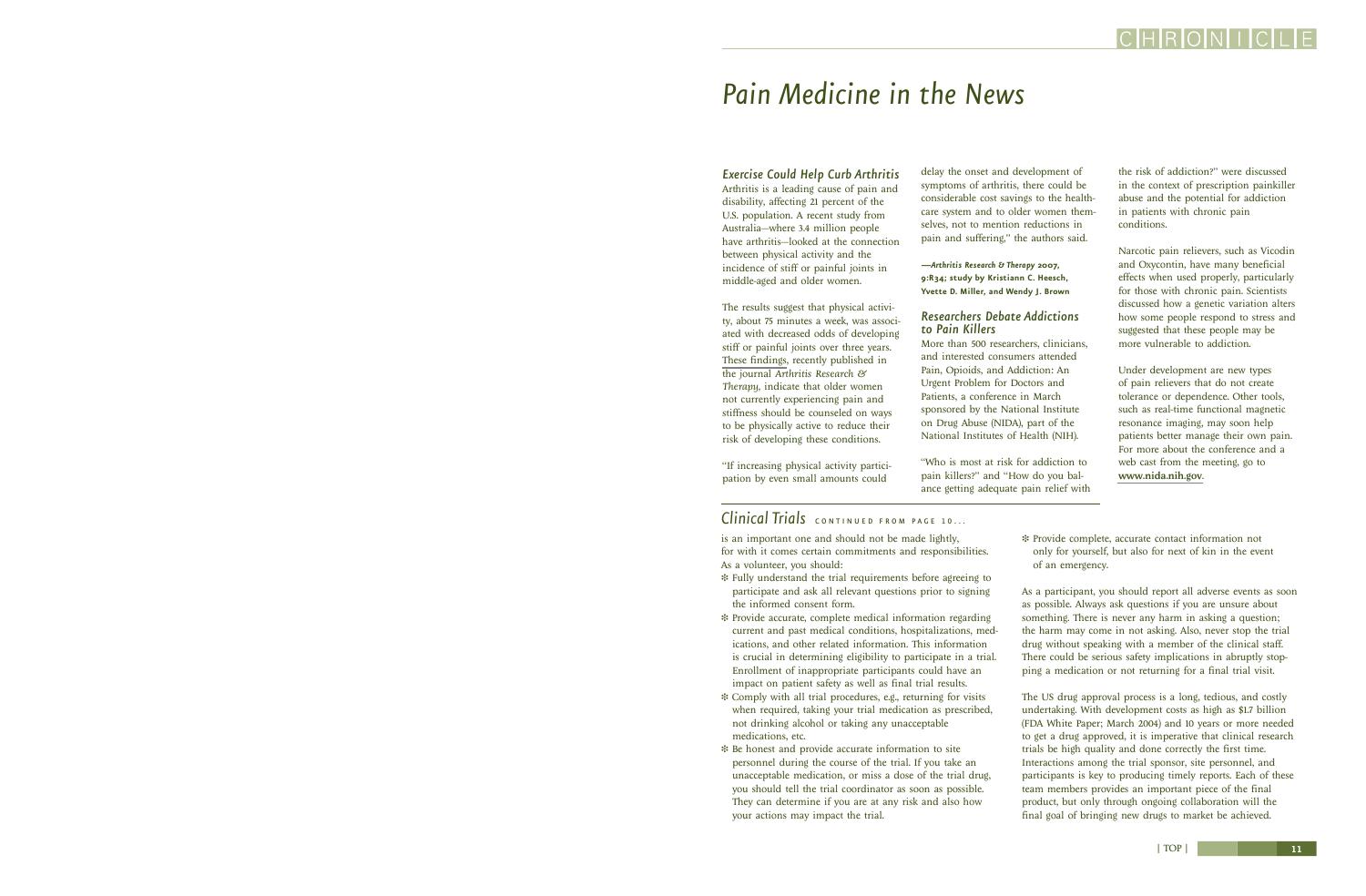### *New ACPA Groups*

<span id="page-11-0"></span>*ACPA Update*

*Welcome to our new groups and facilitators.*

*Catherine Cartwright Vallejo, CA*

> *Ronnie Couture Alpena, MI*

*Donna Elberson and Jean Bascombe "Never Feel Alone Again"*

> *Theresa Hesse Dallas, TX*

### *Tracking Pain Management Methods*

The Pain Management Inventory (PMI) was developed by Gail Davis, RN, EdD, a professor at Texas Woman's University and a member of the ACPA Professional Advisory Committee.

It is a helpful tool for people to use to assess their own pain management techniques, and communicate their results to their doctors. Dr. Davis is continuing to develop the PMI and to test its validity in relation to an outcomes expectations questionnaire and a pain experience questionnaire.

Being able to communicate which pain relief methods you use to ease or relieve your pain will help your doctors treat you. Some methods, as medicine, might be expected to provide pain relief promptly. Others, such as distraction and stress reduction, are appropriate for easing or handling the pain over time. When you believe that something is going to be helpful, then you will be more likely to use it.

To download the PMI, go to <http://myweb.twu.edu/~gdavis/index.html>. Complete it before you see your health care provider or doctor. The form has space to write in any other method you are using. At that web site you can also view pain management studies and other pain management instruments: the Chronic Pain Experience Instrument (CPEI) and the Pain Management Outcomes Expectation Instrument (PMOEI).

### *Donate to the ACPA*

The ACPA has been accepted as an approved charitable organization for the Fall 2007 Combined Federal Campaign (CFC) with agency code 10549. This code only applies to CFC—the world's largest annual workplace giving campaign involving federal civilian, postal and military donors.

If you work for a CFC organization, please consider making a donation to the ACPA. And if others you know participate in a CFC program, please let them know that they can contribute to the American Chronic Pain Association and support people who live with pain.

### *Dispose of Your Unused Meds Safely*

What's in your medicine cabinet? Chances are that tucked in next to the spare toothbrush is a bottle of out-of-date prescription medicine. Drugs that are diverted (taken by someone other than the intended patient) or used inappropriately have the potential to do harm.

To reduce the diversion of prescription drugs while also protecting the environment, the White House Office of National Drug Control Policy (ONDCP), the Department of Health and Human Services (HHS), and the Environmental Protection Agency (EPA) have jointly released new guidelines for the disposal of unused or out-of-date medications. They are very similar to those previously released by the American Pharmacists Association (APhA).

The guidelines suggest:

- ❉ Unused, unneeded, or expired prescription drugs should be taken out of their containers and the original prescription label destroyed. Mix the drugs with an undesirable substance, like used coffee grounds or kitty litter. Put them in an empty can or sealable bag, so that they will not be found by others or ingested by children or pets. Throw these containers in the trash.
- ❉ You should not flush medications down the toilet as they may remain in the waterways and harm wildlife.
- ❉ In some communities, there are pharmaceutical take-back locations that allow the public to bring unused drugs to a central location for safe disposal.

CHRONIC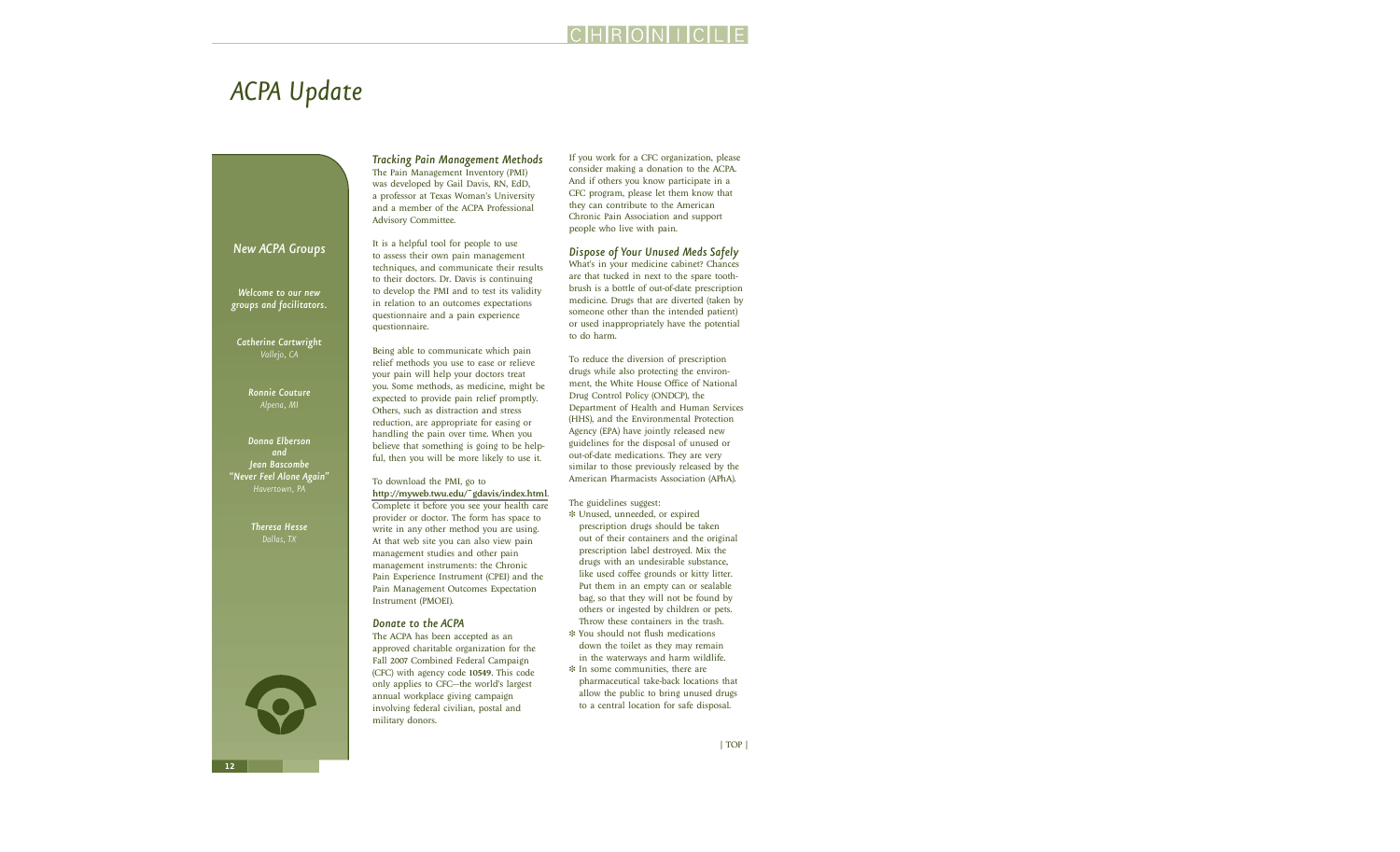# <span id="page-12-0"></span>*Board Member Profile: Dr. John Encandela*

*This is part of a series of articles intended to give readers more insight into the interests and contributions of ACPA board members.*

ohn Encandela, Ph.D., is director of the Graduate Medical Education<br>Outcomes Project at New Yor<br>Presbyterian Hospital, shared by ohn Encandela, Ph.D., is director of the Graduate Medical Education Outcomes Project at New York Columbia and Cornell University medical schools.

In this position, he provides resources for training and evaluating residents in various competency areas. He also serves as a faculty member at Columbia University's Mailman School of Public Health and teaches program outcomes evaluation at Columbia University's Teachers College.

Dr. Encandela joined the board of the ACPA in 1996, several years after completing his doctoral dissertation on the chronic pain experiences of residents of continuing care retirement communities. This study focused not only on the pain experiences of individuals, but also on the response of organizations to the treatment and management of chronic pain within the confines of retirement communities.

"My involvement with issues of chronic pain is largely within the context of the ACPA. Of course, because my current career focus is in supporting the training of medical residents, how to treat and understand pain emerges as one of many training issues," Dr. Encandela said.

Dr. Encandela feels the strength of the ACPA is its connection with people with chronic pain. "The ACPA has very concrete and accessible educational materials and other resources for people with pain and for those who care about these individuals," he said.

"Our organization's strongpoint is being closely in touch with and supportive of people with pain. But at the same time, we should continue to make inroads with other professional organizations that could be supportive of ACPA's main mission," he added.

*"Our organization's strongpoint is being closely in touch with and supportive of people in pain."*

Employers, families, health care providers, and insurers all need to become more aware of the issues that affect people with pain, according to Dr. Encandela.

"My personal interest is in better educating health care providers, but I do believe that other constituents need to be educated, especially employers and insurers. I think families understand the issues of chronic pain (though a fair number may disbelieve or think that pain is only psychological). Still they do not always have intense understanding of ways that they can be most helpful in assisting family members with pain."

Dr. Encandela's technical background has largely focused on program evaluation and learner assessment. He was technical director and trainer in program monitoring and evaluation for the Centers for Disease Control and Prevention's Global AIDS Program from 2002-2005 and was Director of Evaluative Research for the Pennsylvania HIV Prevention Program while at the University of Pittsburgh.

He earned at B.A. degree at Geneva College, Beaver Falls, Pa., a M.A degree at West Virginia University, and a Ph.D. degree in sociology from the University of Pennsylvania. He also conducted a National Institute of Mental Health post-doctoral fellowship at the University of Pittsburgh's Western Psychiatric Institute and Clinic.

[| TOP |](#page-0-1)

*The Chronicle is published quarterly by the American Chronic Pain Association.*

*We welcome essays, poetry, articles, and book reviews written by people with chronic pain or their families.*

*Please send inquiries to:*

The ACPA P.O. Box 850 Rocklin, CA 95677

**Executive Director:** Penney Cowan

**President, Board of Directors:** Bridget Calhoun

**Medical Editor:** Steven Feinberg, M.D.

**Copy Editor:** Alison Conte

**Special Features:** Sally Price